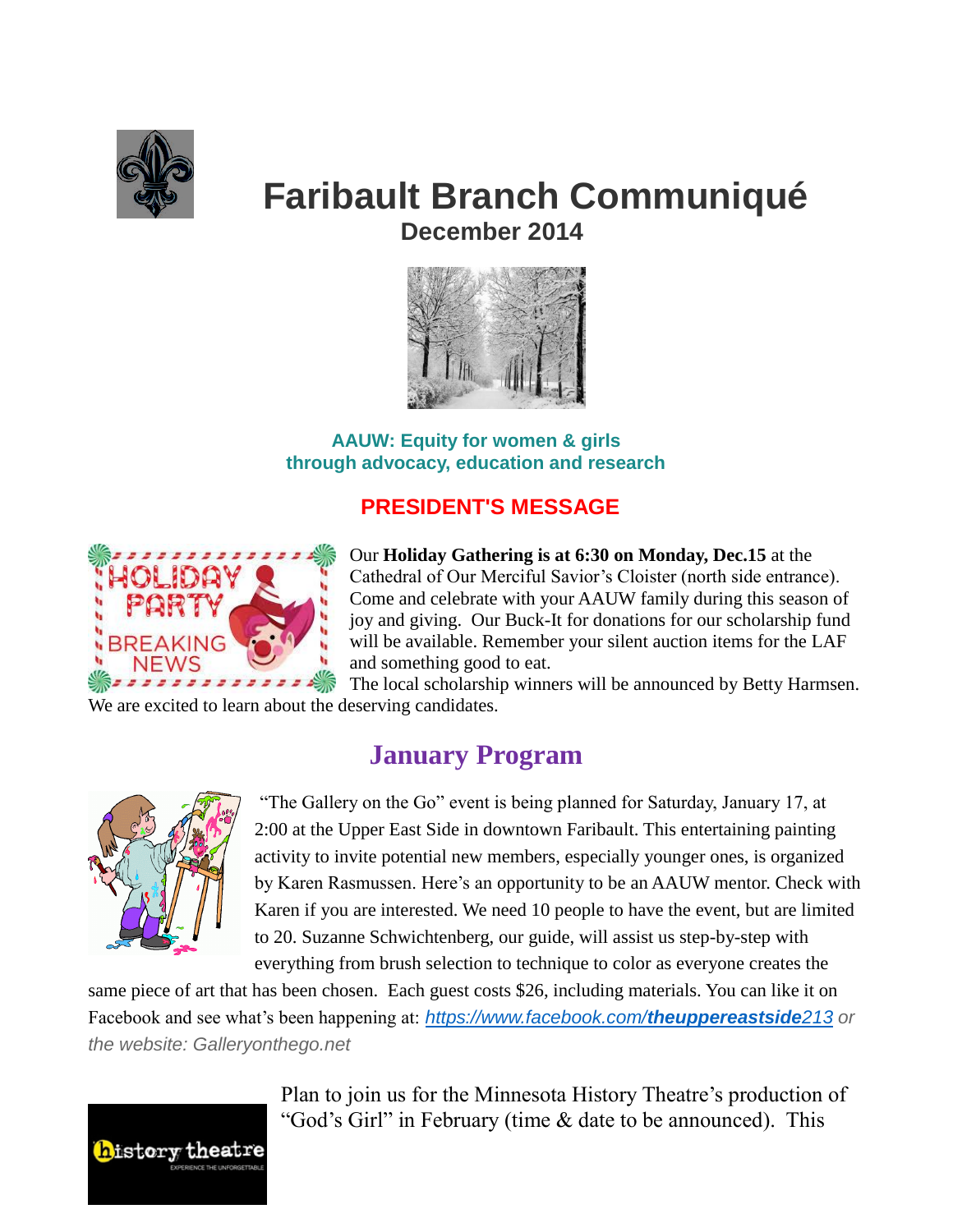will be a great way to celebrate our 90<sup>th</sup> Anniversary of our Faribault Branch, est. Feb. 25, 1925. We hope you'll enjoy this show about Minnesota's first female minister! Our November program, "Women Farmers," was an enjoyable and informative session about maintaining a sustainable operation. Goat cheese samples, wool mittens, hats and goat soaps were offered for sale. A summer field trip to the two farms was suggested to see the ladies in action.

Your Co-Presidents want to wish all our members a **joyous Merry Christmas and a Happy New Year,** Kathy Larson and Karen Rasmussen

## **SECRETARY'S REPORT**



#### **FARIBAULT AAUW BRANCH MEETING November 24, 2014**

Kathy Larson, president, called the meeting to order at 6:30 p.m., at the Rice County District One conference room. Kathy welcomed the group, reminding us that November 28<sup>th</sup> is the national AAUW's 133<sup>rd</sup> birthday. The

Buck-it was passed around to collect money toward scholarships. Members shared how AAUW is important to each of us and to the future.

Old business was discussed. The treasurer's and secretary's reports were printed in the most recent newsletter. No additions or corrections were presented.

Our second annual Halloween Breakfast netted a profit of \$818.97, as compared to \$570 last year. More advanced sales significantly contributed to the gain. The board recommends that we hold the breakfast again next year. Liz Hartman made a motion that we hold the breakfast again next year. Pauline Schreiber seconded the motion. Motion carried. The breakfast not only provides us with almost the price of a scholarship, plus gives us good community exposure and member camaraderie.

Our co-presidents have completed and submitted two state surveys. Kathy Larson sent a survey regarding our candidate forums. Karen Rasmussen sent a report on our events. Karen shared concern regarding Shape the Future incentives to encourage new members. Karen recommends that the treasurer and membership co-chairs work as a trio to keep formulas and continuity moving in the right direction. Karen Kittlesen and Pat Fuchs, membership co-chairs, are in support of events to promote membership, but the membership budget is not enough to pay for special events. Members and/or the general fund will be needed to support events.

Ruth Hildebrandt, Pat Umbreit, and Betty Harmsen have met to select two scholarship winners. The recipients' names will be announced at our next meeting. Pictures and an article will be sent to our local newspaper.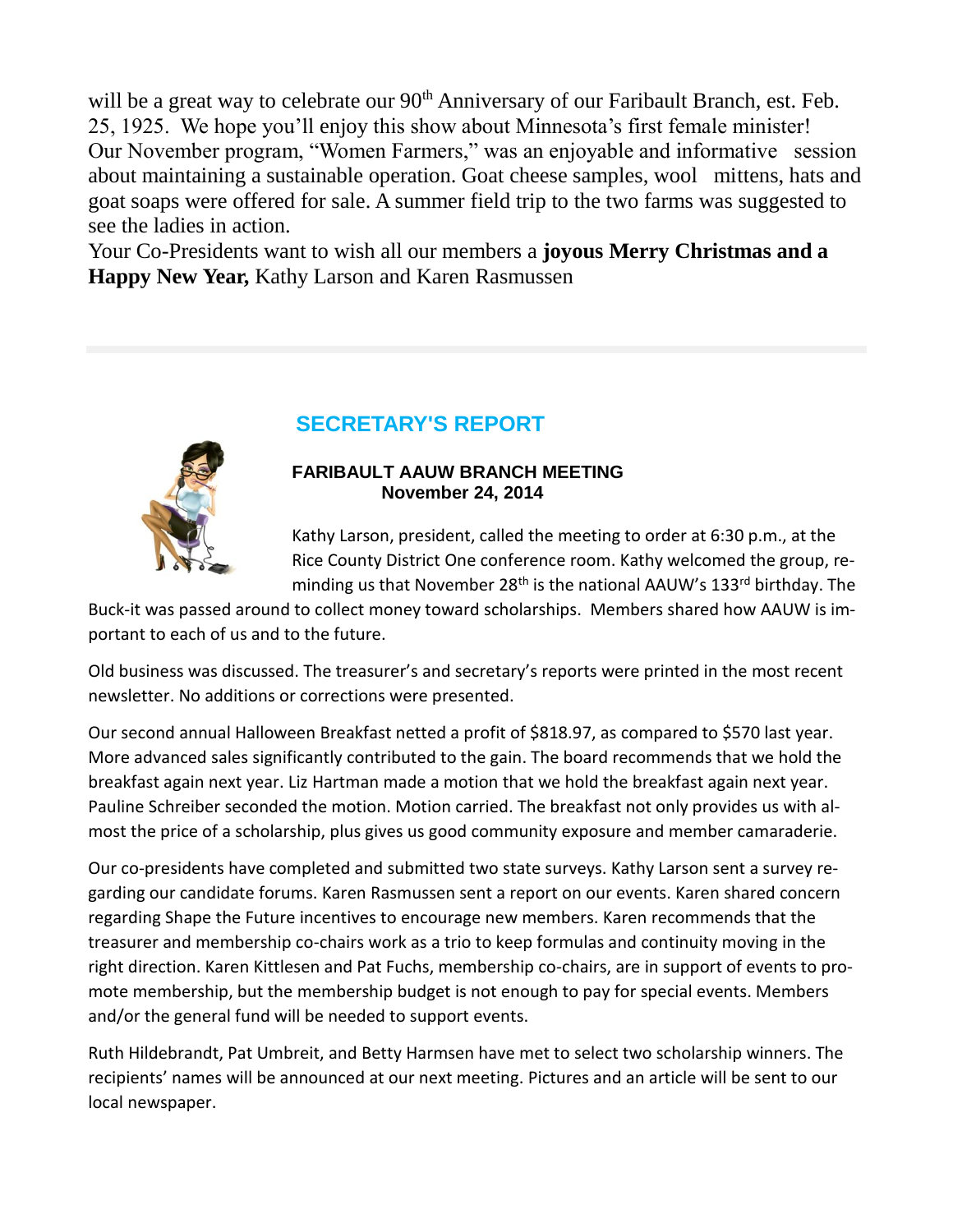Pat Rice gave an update on our book sale. Everyone is invited to be on the committee, which will meet in January. Site of the book sale at the mall is still to be determined. Gloria Olson will order bags to be sold at the book sale. The date of the committee meeting will be posted in our newsletter.

Pauline Schreiber and Diane Hagen shared that there is to be a program change for April. Gloria Olson and Lisa Simons have arranged for us to co-host a guest author. Elizabeth J. Andrews, author of "Hannah Delivered". The Paradise Center for the Arts has been wanting to be more involved in the literary arts. PCA will be the site of the event, which is free. The author will be selling her books. Refreshments can be purchased at the Paradise's kiosk. Our co-presidents may make a presentation to explain AAUW. Our book sale bags may be sold. We will invite local book clubs, and clubs from Owatonna and Northfield. The originally scheduled April program may be moved to the fall.

Karen Rasmussen shared an idea her daughter had to increase new, younger members. We could have a paint program through the "Gallery on the Go", a new store in the Upper East Side, owned by Suzanne Schwichtenberg. We would need a minimum of 10 and a maximum of twenty people. Individuals would each paint the same picture, to be determined by participants. Current members would each invite a potential member. Cost is \$26/person. The event would be 1 ½ to 2 hours in length. A sign-up sheet was routed. The possible dates are Saturdays, January  $17<sup>th</sup>$ , 24<sup>th</sup> and 31<sup>st</sup> from 2 to 4:00. A committee will decide the date. Perhaps Shelly Rockman, South Central College, and Cyndy Harrison could have contact with younger potential members?

Karen Kittlesen, membership co-chair, shared that he and Pat Fuchs are trying to arrange a membership event at South Central College, to familiarize the students with AAUW, so that if they are not ready to join now, they may join at a later date.

Kathy Larson shared that she believes we have a policy of canceling evening meetings if the public school has been closed for the day. Research will be done to confirm if this is, in fact, our branch policy.

Our Holiday Party is December 15<sup>th</sup>, at 6:30 pm, at the Cathedral of our Merciful Saviour Cloister. Each member brings an hors'd'oeuvre to share. Those who were to provide April's treats will now provide the beverages, plates, napkins, silverware, etc. for the party. There will not be a business meeting. We will have our annual silent auction. Please bring items for baked goods for sale. Bid high and often! Proceeds go to LAF.

My Bottke's 90<sup>th</sup> birthday is November 28<sup>th</sup>! May is currently living at Pleasant View Estates.

The meeting was adjourned and followed by wonderful presentations by Kathy Zeman of Simple Harvest Organic Farm, and by Lynne Reeck of Singing Hills Dairy, both on the topic of sustainable farming. Submitted by: Gloria Carter, secretary

## **TREASURER'S REPORT**



November balances are as follows: checking \$316.18 and savings \$5,132.54.This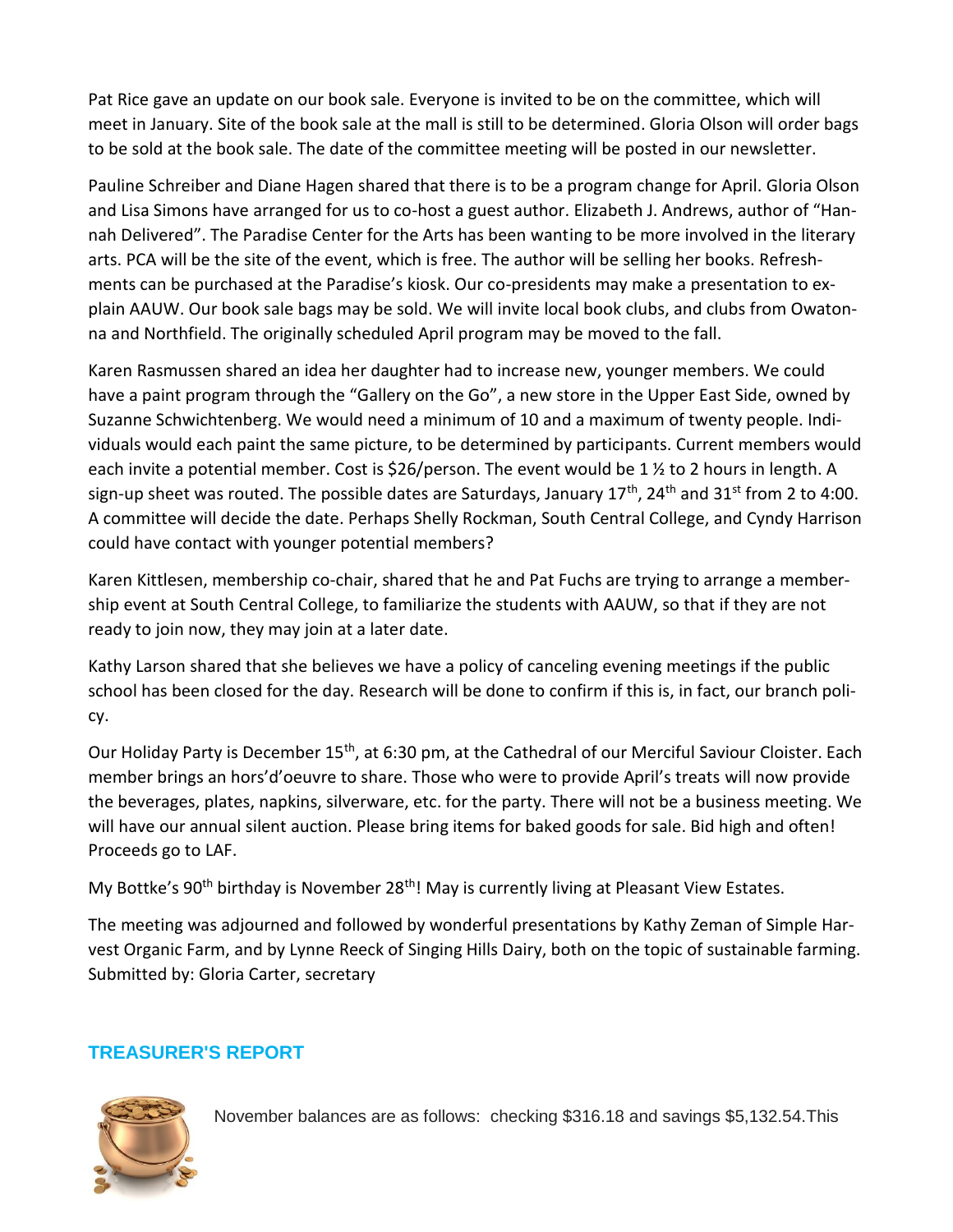would scholarships. Submitted by Julie Olson

\* \* \* \* \* \* \* \* \* \*

#### **BOOK CLUB NEWS**



Nine AAUW members met at Perkins Restaurant last month to discuss Tracy Chevalier's *Remarkable Creatures.* Everyone liked this well-researched historical novel that told of the life and times of the first female paleontologist, Mary Anning.

The group meets again at 6:30 on the 16th of December at Barb Dubbels' home. We will discuss *Prodigal Summer* by Barbara Kingsolver. Let's give Barb a holiday break and bring treats. Gloria O will bring beverages. Submitted by Gloria Olson.

## **SCHOLARSHIPS**

The names of two scholarship recipients will be announced at our next meeting.

**SHIRLEY MADOW,** a cherished member of our AAUW Branch passed away Monday. She will be greatly missed by us all. There will be a Memorial Service in honor of Shirley's life, Tuesday, December 13, 11:00 am at the American Legion Club in Faribault.

## **PROGRAM**



'Tis the season to make merry with your AAUW friends Our holiday party is 6:30 p.m. Monda Dec. 15 at the Cathedral of Our Merciful Saviour.

Come one, come all to gather together to count AAUW's blessings of the year and for fellowship and fun.

Remember to bring an item for the silent auction to benefit the Leagal Advocacy Fund - or, if you don't have an item, give a cash donation. We will collect donations to the Community Cafe as a way of thanking the Cathedral for use of its facility.

Santa is also coming to town that day and has checked his "nice" list and AAUW members are near the top for their volunteerism.

…And, remember to bring an appetizer or holiday treat to share.

God bless you, everyone,

*Pauline Schreiber and Diane Hagen, co-program VPs*

## **MEMBERSHIP**

Membership will report in the January newsletter.